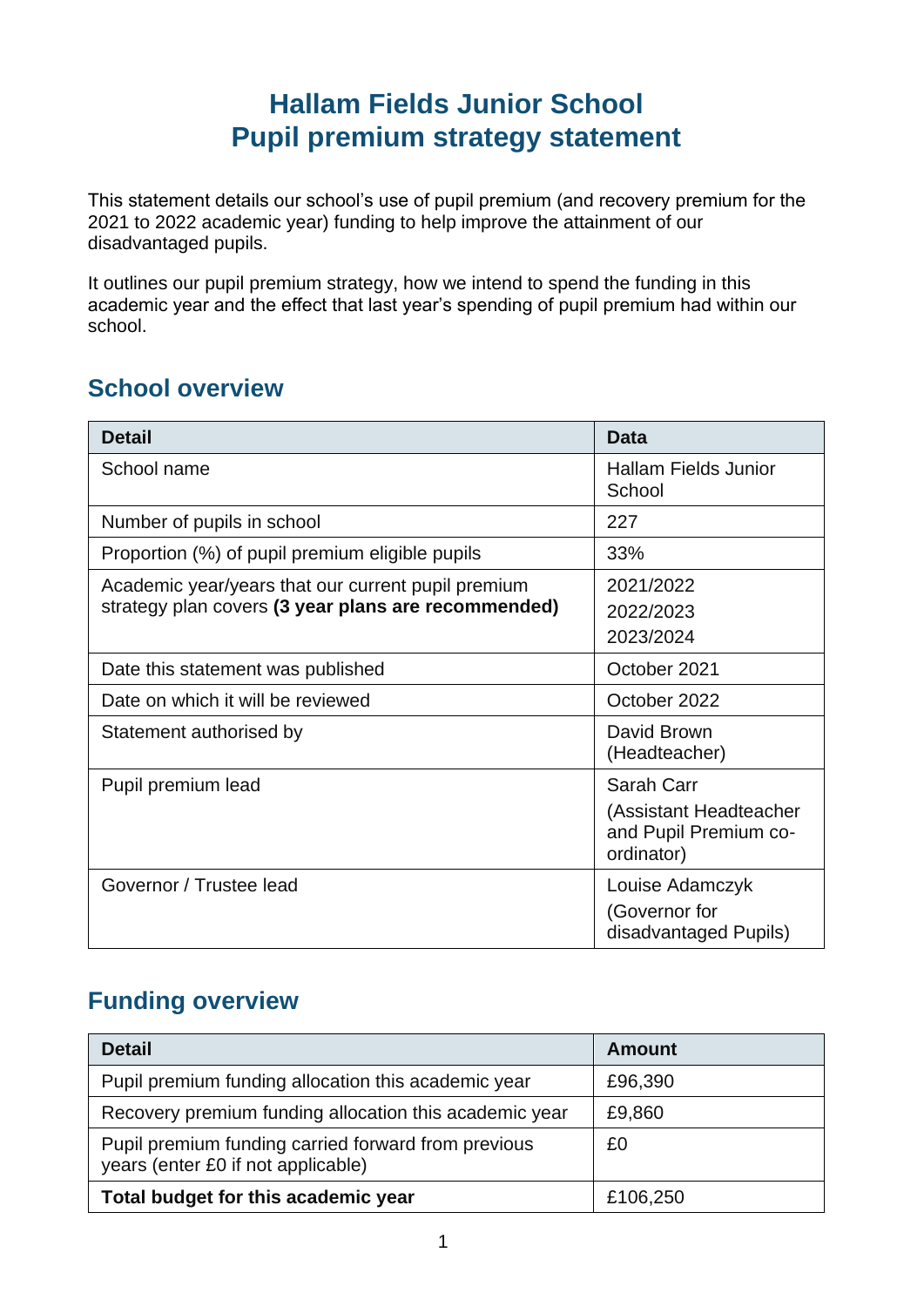# **Part A: Pupil premium strategy plan**

### **Statement of intent**

At Hallam Fields, we value the opportunities for us to '*Grow together, learn together and achieve together'!* We aim to make all of our pupils confident, happy and motivated with a love of learning by providing a safe and welcoming environment, both indoors and outdoors, where our children can be challenged to do their best. We have high expectations of behaviour and achievement, recognising that all of our children bring something unique to the Hallam Fields team. Independence and collaboration are encouraged in equal parts and the whole school community is important in making this happen.

When making decisions about using Pupil Premium funding it is important for us to consider the context of the school and subsequent challenges faced. Common barriers to learning for Disadvantaged children *can be:*

- o Less support at home
- o Weak language and communication skills
- o Lack of confidence
- o More frequent behaviour difficulties
- o Attendance and punctuality issues

There may also be complex family situations that prevent children from flourishing. The challenges are varied and there is no 'one size fits all' approach.

In making provision for socially disadvantaged pupils, we recognise that not all pupils who are eligible for free school meals, or who have been eligible in the last six years, are socially disadvantaged and further, some children who experience disadvantaged backgrounds are not eligible for free school meals and thereby do not attract Pupil Premium funding.

At Hallam Fields, we will ensure that all pupils will receive the highest quality of personalised provision that helps them to thrive regardless of their status as disadvantaged or non-disadvantaged.

By following the key principles below, we believe we can maximise the impact of our Pupil Premium spending.

We will provide a culture where:

- o Quality first teaching has the greatest impact on pupil outcomes
- o There are high expectations for all pupils
- o Staff are expected to have professional conversations about the needs of individual pupils
- o All staff are aware of who Pupil Premium children are, including those receiving the Ever 6 funding.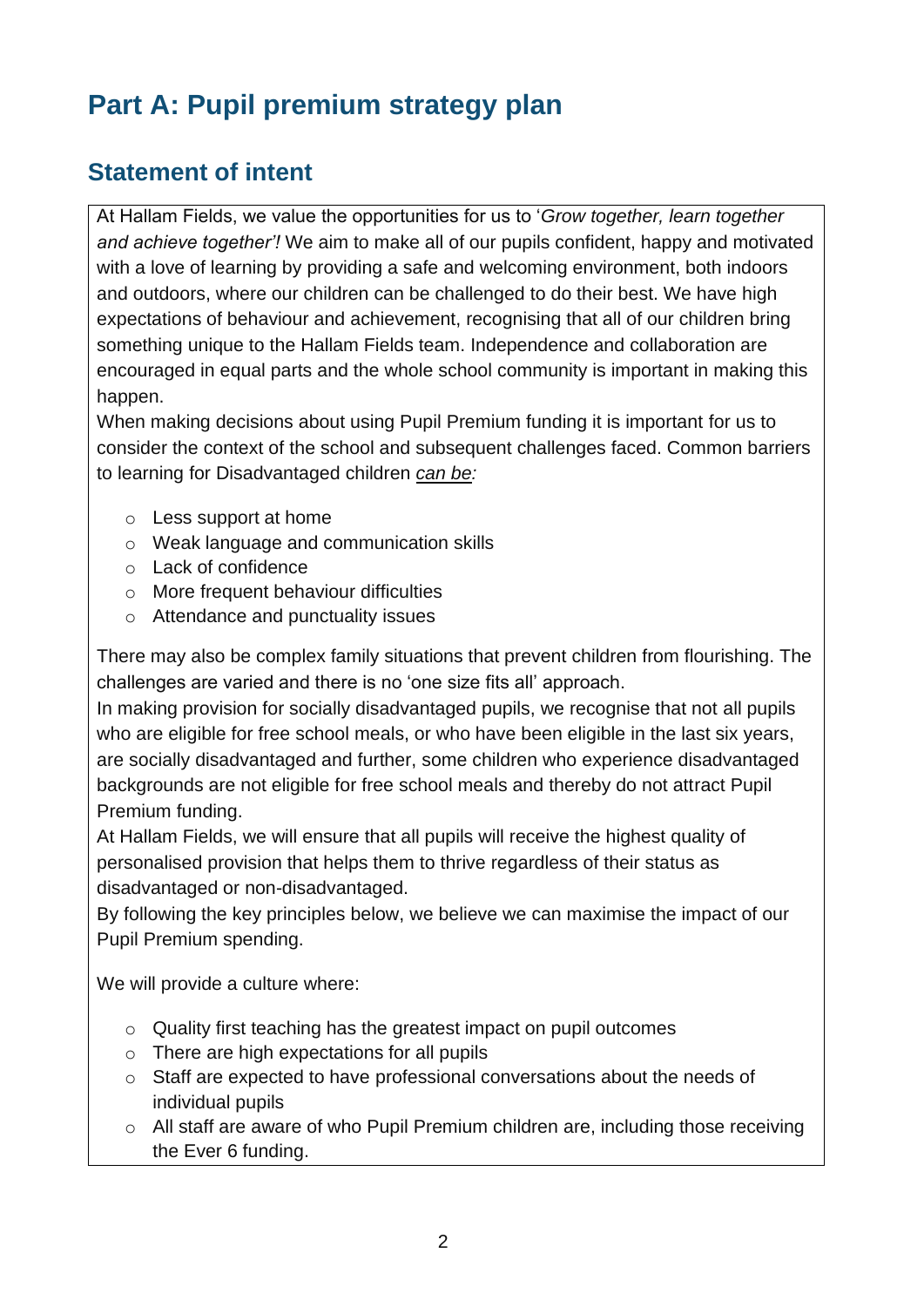o We recognise that not all pupils who are socially disadvantaged are registered for Free School Meals.

Our ultimate objectives are:

- $\checkmark$  To support our children's health and wellbeing to enable them to access learning at an appropriate level.
- $\checkmark$  To narrow the attainment gap between disadvantaged and non-disadvantaged pupils.
- $\checkmark$  For all disadvantaged pupils in school to make or exceed nationally expected progress rates.

We aim to do this through

- Ensuring that teaching and learning opportunities meet the needs of all the pupils
- Ensuring that appropriate provision is made for pupils who belong to vulnerable groups, this includes ensuring that the needs of socially disadvantaged pupils are adequately assessed and addressed
- When making provision for socially disadvantaged pupils, we recognise that not all pupils who receive free school meals will be socially disadvantaged
- We also recognise that not all pupils who are socially disadvantaged are registered or qualify for free school meals. We reserve the right to allocate the Pupil Premium funding to support any pupil or groups of pupils the school has legitimately identified as being socially disadvantaged.
- Pupil premium funding will be allocated following a needs analysis which will identify priority classes, groups or individuals. Limited funding and resources means that not all children receiving free school meals will be in receipt of pupil premium interventions at one time.

## **Challenges**

This details the key challenges to achievement that we have identified among our disadvantaged pupils.

| Challenge<br>number | <b>Detail of challenge</b>                                                                                                                                                                                                                                                                                                                                                                                                                                                     |
|---------------------|--------------------------------------------------------------------------------------------------------------------------------------------------------------------------------------------------------------------------------------------------------------------------------------------------------------------------------------------------------------------------------------------------------------------------------------------------------------------------------|
|                     | Our assessments (including Thrive Online), observations and discussions with pupils<br>and families have identified social, emotional and developmental needs that require<br>support. 75% of our children receiving 1:1 Thrive support are disadvantaged.<br>The education and wellbeing of many of our disadvantaged pupils have been impacted<br>by partial school closures to a greater extent than for other pupils. These findings are<br>supported by National studies. |
|                     | Children arrive at school hungry, distressed or anxious and this need has to be met prior<br>to any learning. Disadvantaged pupils demonstrate low confidence, self-esteem and<br>independence in the classrooms and when dealing with friendship issues or similar. We<br>often see a fight, flight or freeze response to a change in adult, struggles with new                                                                                                               |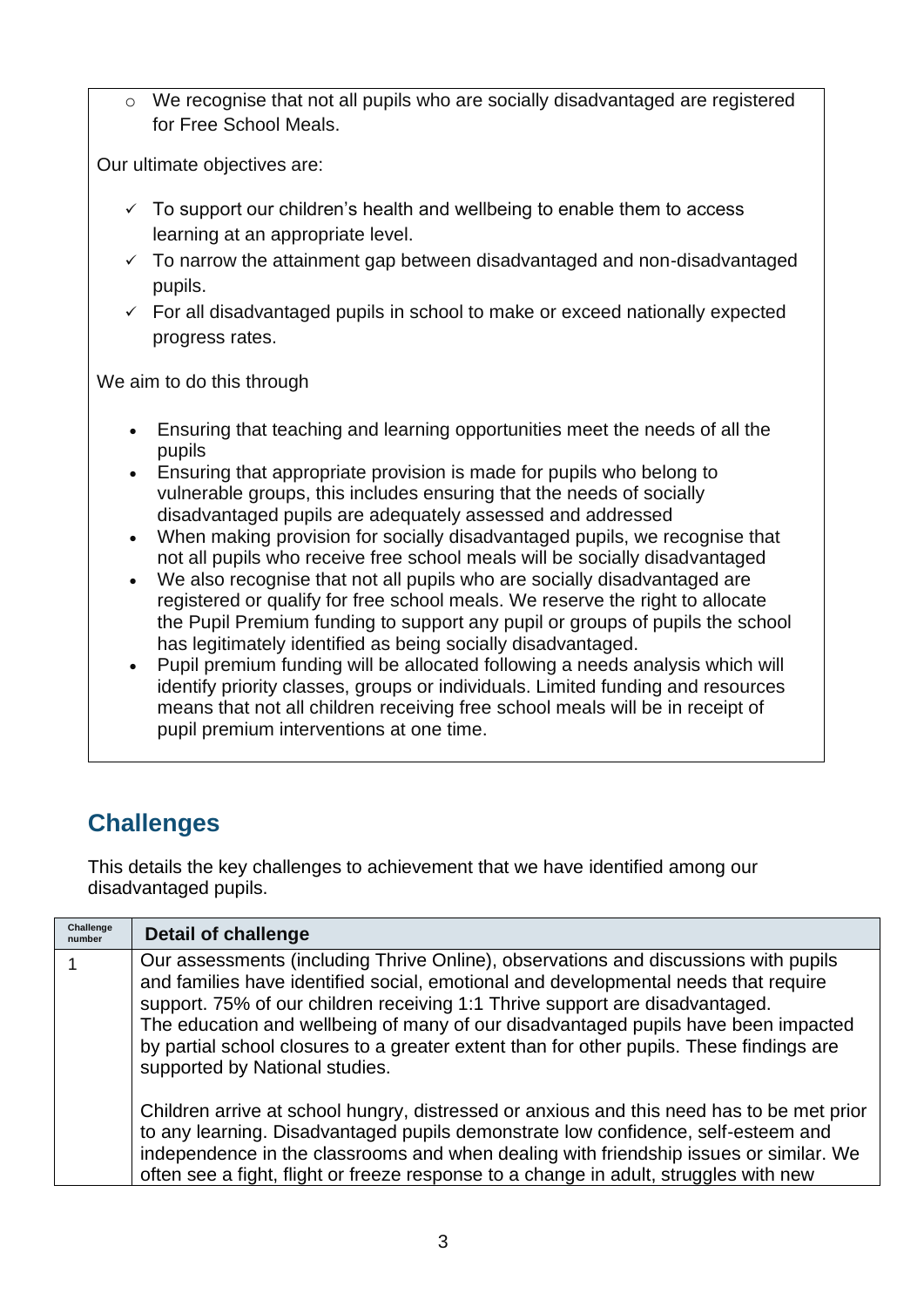|                | learning or disagreements with peers including losing games on the playground. They                                                                                                                                                                                                                                                                                                                                                                                                                                                                                                                                                                                                                                                                                                |
|----------------|------------------------------------------------------------------------------------------------------------------------------------------------------------------------------------------------------------------------------------------------------------------------------------------------------------------------------------------------------------------------------------------------------------------------------------------------------------------------------------------------------------------------------------------------------------------------------------------------------------------------------------------------------------------------------------------------------------------------------------------------------------------------------------|
|                | have also been impacted by the lack of enrichment opportunities during school closure.                                                                                                                                                                                                                                                                                                                                                                                                                                                                                                                                                                                                                                                                                             |
| $\overline{2}$ | Attendance of disadvantaged pupils is lower than National, which limits the experiences,<br>relationships and learning the pupils can access. Our attendance data for disadvantaged<br>pupils on return to school in September 2021 is 93.09%, down from 96.74% in<br>September 2020. Non-disadvantaged attendance data was 95.5% in September 2020<br>and has risen to 96.56% in September 2021. Our pupils worry that they are "missing out"<br>on friendship groups and learning, which makes them feel separated from their peers.<br>The number of late arrivals for our disadvantaged pupils has also increased on return to<br>school and this time, accumulated across the week, means hours of lost learning and<br>consequently affects their well-being and attainment. |
| 3              | Our assessments, observations and discussions with pupils indicate that our<br>disadvantaged pupils do not read at home as often as our non-disadvantaged pupils<br>and this impacts upon their progress and attainment in the subject and beyond.<br>Our internal data shows between 25% and 35% of our disadvantaged pupils are on<br>track to make age related expectations in reading, whilst between 45% and 65% of our<br>non-disadvantaged pupils are on track for age related expectations across years 3-6.                                                                                                                                                                                                                                                               |
| $\overline{4}$ | Internal assessments indicate that maths attainment among disadvantaged pupils is<br>significantly below that of non-disadvantaged pupils and partial school closures and<br>home-learning have increased this attainment gap.<br>Our internal data shows between 15% and 38% of our disadvantaged pupils are on<br>track to make age related expectations in maths, whilst between 24% and 62% of our<br>non-disadvantaged are on track for age related expectations across years 3-6.                                                                                                                                                                                                                                                                                            |
| 5              | Internal assessments indicate that writing attainment among disadvantaged pupils is<br>significantly below that of non-disadvantaged pupils and partial school closures and<br>home-learning have increased this attainment gap.<br>Our internal data shows between 20% and 31% of our disadvantaged pupils are on<br>track to make age related expectations in writing, whilst between 20% and 47% of our<br>non-disadvantaged are on track for age related expectations across years 3-6.                                                                                                                                                                                                                                                                                        |

#### **Intended outcomes**

**This explains the outcomes we are aiming for by the end of our current strategy plan, and how we will measure whether they have been achieved.**

| <b>Intended outcome</b>                                   | <b>Success criteria</b>                                                                                                                          |
|-----------------------------------------------------------|--------------------------------------------------------------------------------------------------------------------------------------------------|
| Improved reading attainment among<br>disadvantaged pupils | Key Stage 2 reading outcomes in 2024/2025<br>show that our disadvantaged pupils achieve<br>the same standard as our non-disadvantaged<br>pupils. |
| Improved writing attainment among<br>disadvantaged pupils | Key Stage 2 writing outcomes in 2024/2025<br>show that our disadvantaged pupils achieve<br>the same standard as our non-disadvantaged<br>pupils. |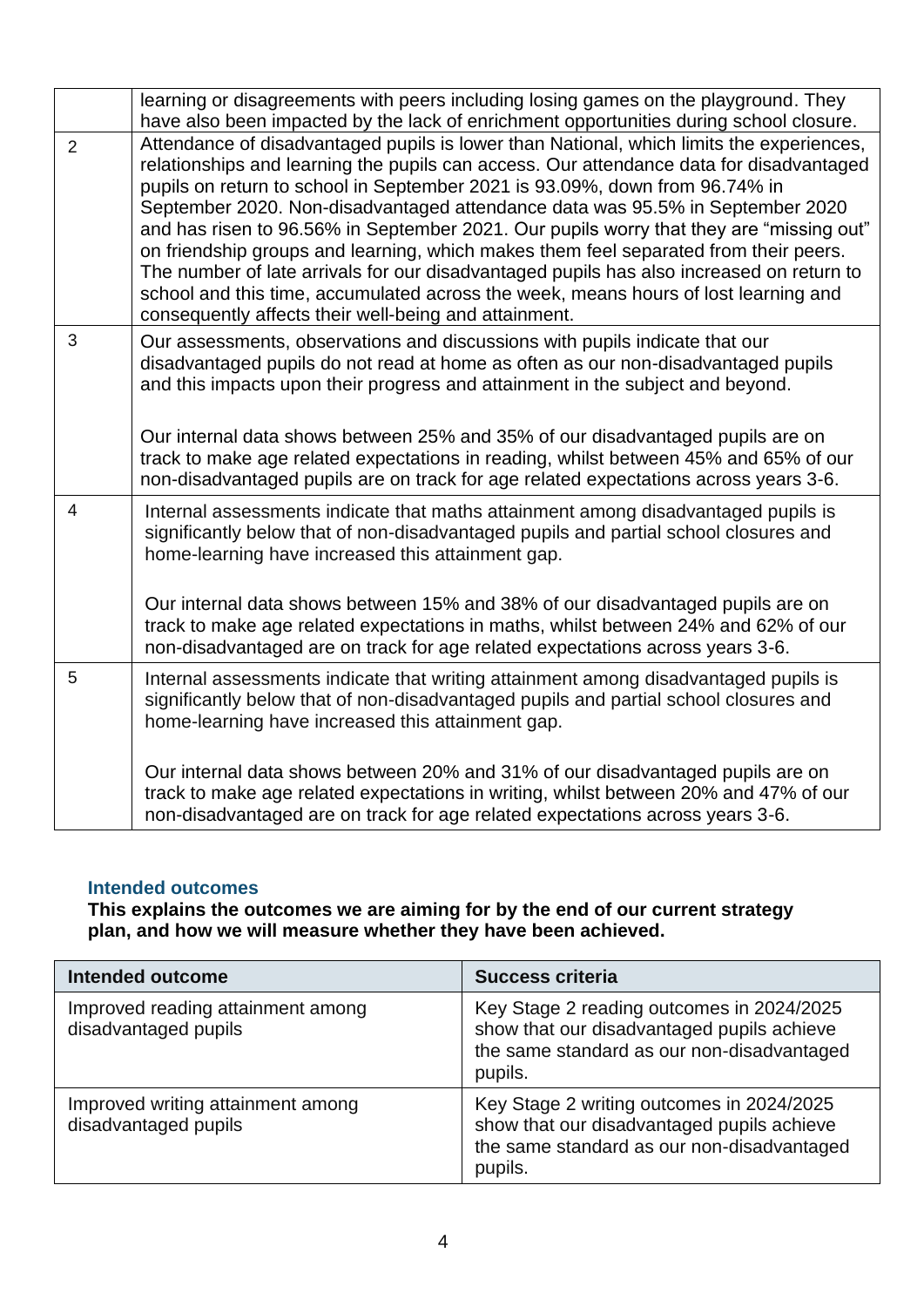| Improved maths attainment among<br>disadvantaged pupils                                                                              | Key Stage 2 maths outcomes in 2024/2025<br>show that our disadvantaged pupils achieve<br>the same standard as our non-disadvantaged<br>pupils.<br>Disadvantaged pupils at Hallam Fields achieve<br>in line with national average in Multiplication<br>Tables Check in Year 4.                                                                                                                                                                                                                                                                                                                                                                                                                                           |
|--------------------------------------------------------------------------------------------------------------------------------------|-------------------------------------------------------------------------------------------------------------------------------------------------------------------------------------------------------------------------------------------------------------------------------------------------------------------------------------------------------------------------------------------------------------------------------------------------------------------------------------------------------------------------------------------------------------------------------------------------------------------------------------------------------------------------------------------------------------------------|
| To achieve and sustain improved attendance<br>and punctuality for all pupils, particularly our<br>disadvantaged pupils.              | Sustained high attendance from 2024/2025<br>demonstrated by:<br>The overall attendance rate for all pupils<br>being a minimum of 96% and the<br>attendance gap between disadvantaged<br>pupils and their non-disadvantaged<br>peers being reduced.<br>The number of persistent late arrivals to<br>school being reduced by 90% for<br>disadvantaged and non-disadvantaged<br>pupils.                                                                                                                                                                                                                                                                                                                                    |
| To achieve and sustain improved wellbeing<br>for all pupils at Hallam Fields Junior School,<br>particularly our disadvantaged pupils | Sustained high levels of wellbeing from<br>2024/2025 demonstrated by:<br>Qualitative data from pupil voice, parent<br>$\bullet$<br>surveys and teacher observations.<br>A significant increase in participation in<br>$\bullet$<br>enrichment activities, particularly among<br>disadvantaged pupils.<br>Thrive practitioners working<br>$\bullet$<br>collaboratively and consistently with<br>families to support behaviour, food<br>supplies and parenting difficulties.<br>Thrive 1:1 available for all disadvantaged<br>pupils in need of reparative intervention.<br>Safe spaces in school available for small<br>groups of disadvantaged pupils to share<br>new experiences and opportunities in<br>small groups. |

### **Activity in this academic year**

This details how we intend to spend our pupil premium (and recovery premium funding) **this academic year** to address the challenges listed above.

#### **Teaching (for example, CPD, recruitment and retention)**

Budgeted cost: £38,467.00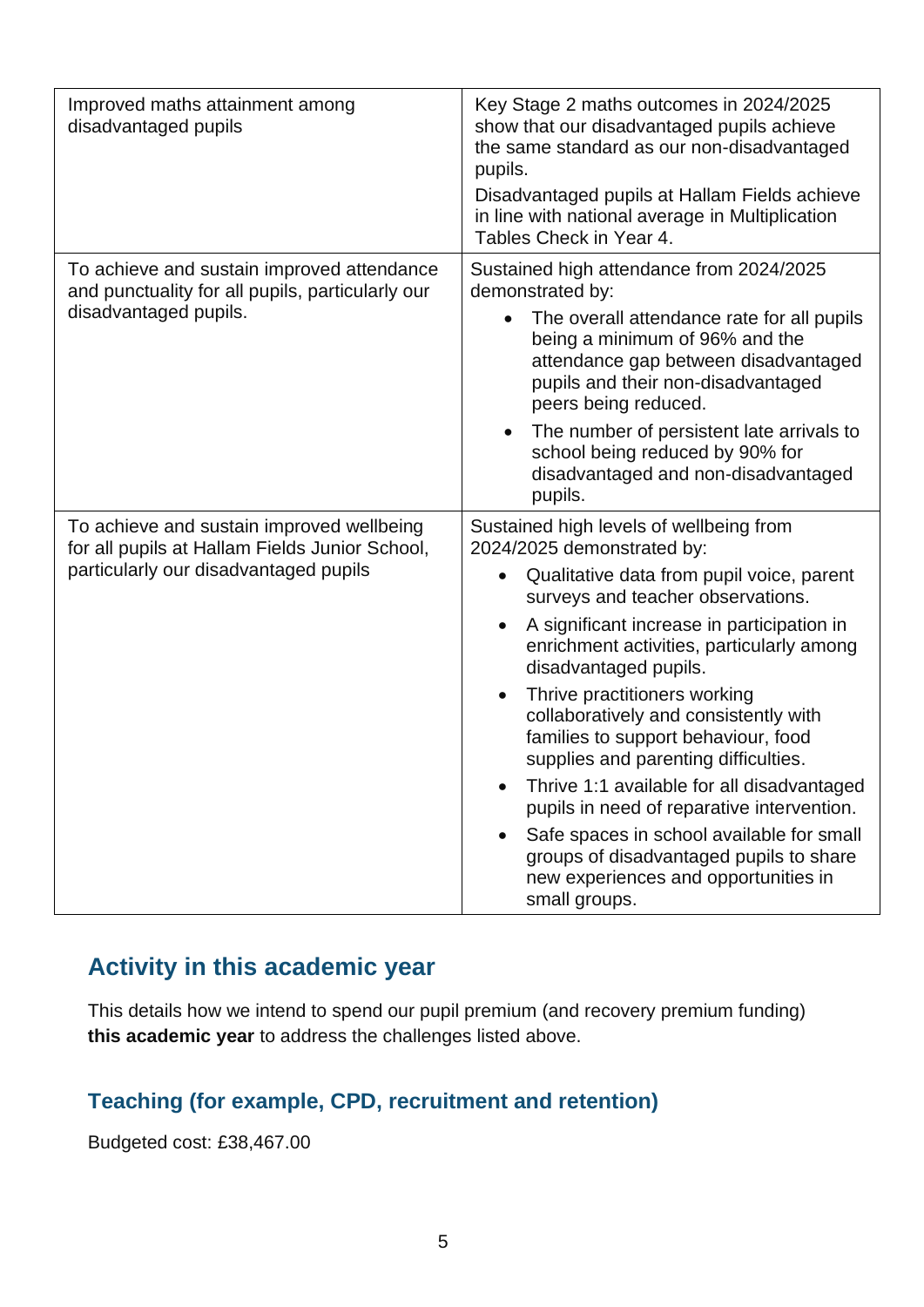| <b>Activity</b>                                                                                                                                                  | Evidence that supports this approach                                                                                                                                                                                                                                                                                                                                                                                                                                                                                                                                                                                                                                                                                                                                                                                                                                                                                                                                                                                                                                                                                                                                                                                                      | <b>Challenge</b> |
|------------------------------------------------------------------------------------------------------------------------------------------------------------------|-------------------------------------------------------------------------------------------------------------------------------------------------------------------------------------------------------------------------------------------------------------------------------------------------------------------------------------------------------------------------------------------------------------------------------------------------------------------------------------------------------------------------------------------------------------------------------------------------------------------------------------------------------------------------------------------------------------------------------------------------------------------------------------------------------------------------------------------------------------------------------------------------------------------------------------------------------------------------------------------------------------------------------------------------------------------------------------------------------------------------------------------------------------------------------------------------------------------------------------------|------------------|
|                                                                                                                                                                  |                                                                                                                                                                                                                                                                                                                                                                                                                                                                                                                                                                                                                                                                                                                                                                                                                                                                                                                                                                                                                                                                                                                                                                                                                                           | number(s)        |
|                                                                                                                                                                  |                                                                                                                                                                                                                                                                                                                                                                                                                                                                                                                                                                                                                                                                                                                                                                                                                                                                                                                                                                                                                                                                                                                                                                                                                                           | addressed        |
| Purchase of<br>standardised<br>diagnostic<br>assessments.<br>Training for staff<br>to ensure<br>assessments are<br>interpreted and<br>administered<br>correctly. | Following the interruptions to learning caused by Covid-<br>19 and the implications the pandemic has had on<br>children's retention, it is important that we identify the<br>gaps in learning - both for individuals and whole<br>school. We have brought in standardised assessments<br>which follow our curriculum teaching and learning, to<br>carefully monitor these and make adaptations as<br>necessary.<br>Standardised tests can provide reliable insights into the<br>specific strengths and weaknesses of each pupil to help<br>ensure they receive the correct additional support<br>through interventions or teacher instruction:<br>https://educationendowmentfoundation.org.uk/public/<br>files/Publications/Covid19_Resources/The_EEF_quide<br>to supporting school planning -<br>A tiered approach to 2020-21.pdf Page 10                                                                                                                                                                                                                                                                                                                                                                                                | 3, 4, 5          |
| UPS teachers to<br>work within Year<br>6 cohort to allow<br>Year 6 to be<br>taught as three<br>small classes<br>for maths and<br>writing.                        | Our year 6 cohort have had disruption throughout both<br>years 4 and 5 due to Covid-19. As well as needing a lot<br>of social and emotional support, our year 6 children<br>need to be prepared for the transition to Secondary.<br>The year group will be split into three smaller groups to<br>allow quality first teaching to have the greatest impact.<br>As the size of a class or teaching group gets smaller it<br>is suggested that the range of approaches a teacher<br>can employ and the amount of attention each student<br>will receive will increase, improving outcomes for<br>pupils. We have analysed the needs of our year 6<br>cohort and have identified that 3 small classes under 20<br>children would allow teachers to increase the amount of<br>attention each child will receive.<br>We have high expectations for all children across Hallam<br>Fields Junior School. NfER research identified the whole<br>school ethos of attainment for all as the first of seven<br>building blocks, which are common in schools that are<br>successful in raising attainment of disadvantaged pupils.<br>https://educationendowmentfoundation.org.uk/education-<br>evidence/teaching-learning-toolkit/reducing-class-size | 4,5              |
| Maths teaching<br>CPD for RQT<br>'Specialist<br>Knowledge<br>for Teaching<br><b>Mathematics</b><br>- Primary                                                     | The EEF guide to pupil premium, which details the<br>tiered approach, shows that teaching is the top priority<br>and this includes CPD. Our staff have reduced CPD<br>due to Covid-19 and this is something that we have<br>prioritised in our School Improvement Plan this year.<br>With this maths CPD, we will be supporting some of our<br>teachers who have completed their NQT year during                                                                                                                                                                                                                                                                                                                                                                                                                                                                                                                                                                                                                                                                                                                                                                                                                                          | $\overline{4}$   |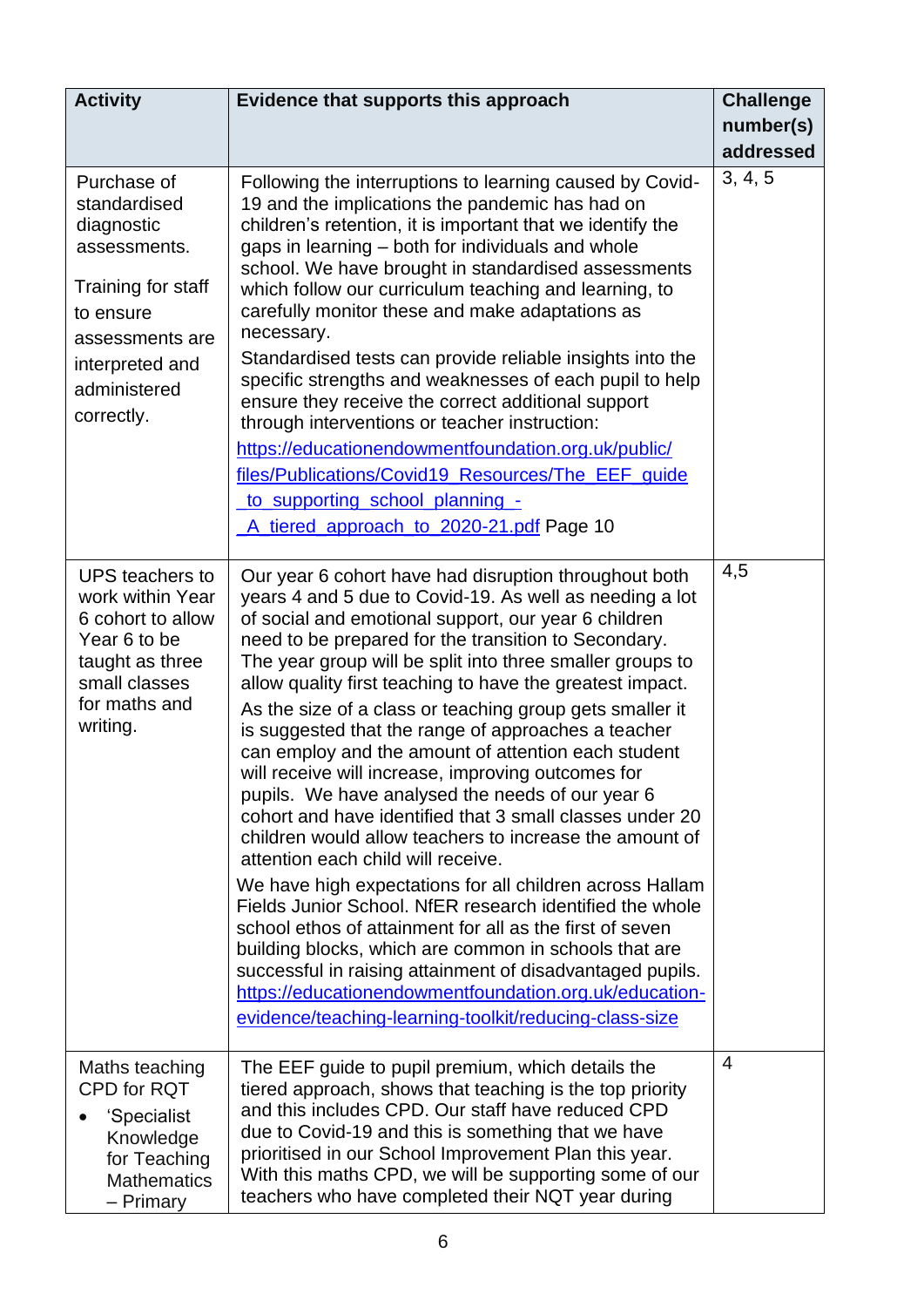| <b>Early Career</b><br>Teachers' to<br>enable RQT<br>to<br>understand,<br>teach and<br>support<br>pupils in<br>maths in the<br>classroom.<br>5 days                                                                                                                               | the Pandemic and deserve opportunities to develop<br>their skills and understanding further with quality CPD.<br>The EEF details that supporting high quality teaching is<br>pivotal in improving children's outcomes. Research tells<br>us that high quality teaching can narrow the<br>disadvantage gap.<br>https://educationendowmentfoundation.org.uk/public/<br>files/Publications/Covid19_Resources/The_EEF_<br>guide to supporting school planning -<br>A tiered approach to 2020-21.pdf Page 8                                                                                                                                                                                                                                                                                                                                                                                                                                                                                                                                                           |       |
|-----------------------------------------------------------------------------------------------------------------------------------------------------------------------------------------------------------------------------------------------------------------------------------|------------------------------------------------------------------------------------------------------------------------------------------------------------------------------------------------------------------------------------------------------------------------------------------------------------------------------------------------------------------------------------------------------------------------------------------------------------------------------------------------------------------------------------------------------------------------------------------------------------------------------------------------------------------------------------------------------------------------------------------------------------------------------------------------------------------------------------------------------------------------------------------------------------------------------------------------------------------------------------------------------------------------------------------------------------------|-------|
| Year 6 CPD for<br>teachers new to<br>teaching in year<br>6<br>Essential<br>writing<br>moderation 2<br>$\frac{1}{2}$ days<br>Reading,<br>$\bullet$<br>writing,<br>grammar and<br>$maths -$<br>sharing good<br>practice. 4 x<br>2hour<br>sessions<br>KS <sub>2</sub><br>assessments | The EEF guide to pupil premium, which details the<br>tiered approach, shows that teaching is the top priority<br>and this includes CPD. Our experienced teachers who<br>have moved to year 6 this year will also be developing<br>their skills and understanding through quality CPD.<br>The EEF details that supporting high quality teaching is<br>pivotal in improving children's outcomes. Research tells<br>us that high quality teaching can narrow the<br>disadvantage gap.<br>https://educationendowmentfoundation.org.uk/public/<br>files/Publications/Covid19_Resources/The_EEF_<br>guide to supporting school planning -<br>A tiered approach to 2020-21.pdf Page 8                                                                                                                                                                                                                                                                                                                                                                                   | 3,4,5 |
| Decodable<br>books<br>purchased to<br>enable early<br>readers to<br>decode using<br>their phonetic<br>knowledge                                                                                                                                                                   | From our phonics assessments this year we know that<br>28% of our children across the school are in need of<br>phonics intervention. This will be given as whole class<br>teaching as well as small group intervention daily in<br>year 3 and as intervention, a minimum of three times a<br>week for 20 minutes, in years 4-6 using Sound<br>Discovery.<br>We will be supporting our children's reading journeys<br>and helping children progress from decoding words to<br>reading fluently and for pleasure with fully decodable<br>books expertly aligned to Sound Discovery Phonics.<br>EEF research shows that it is possible that some<br>disadvantaged pupils may not develop phonological<br>awareness at the same rate as other pupils, having<br>been exposed to fewer words spoken and books read<br>in the home. The decodable books will have support for<br>parents at home with the aim of increasing reading<br>miles for our children.<br>https://educationendowmentfoundation.org.uk/<br>education-evidence/teaching-learning-toolkit/phonics | 3     |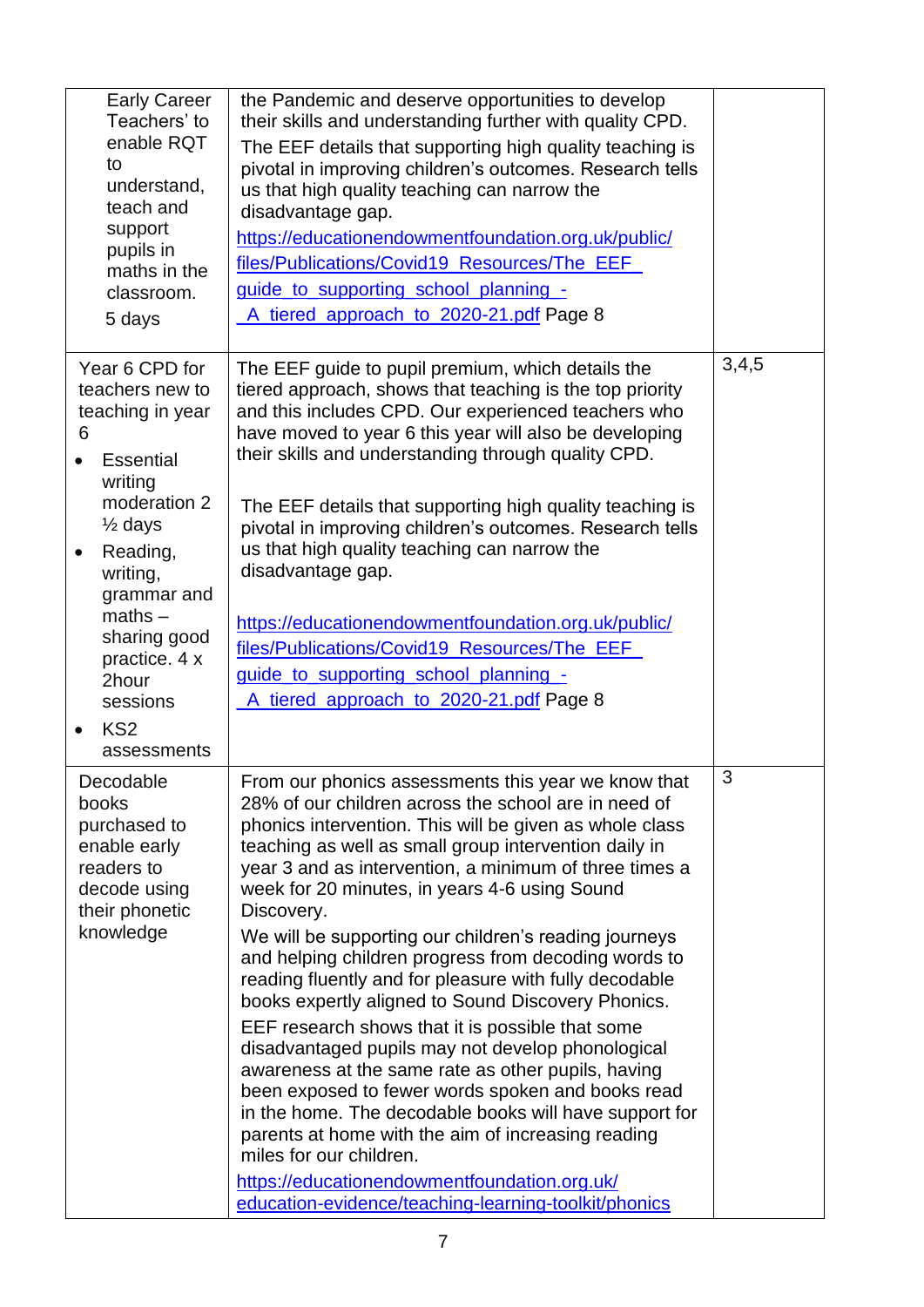#### **Targeted academic support (for example, tutoring, one-to-one support structured interventions)**

Budgeted cost: £10,390.11

| <b>Activity</b>                                                                                                                            | Evidence that supports this approach                                                                                                                                                                                                                                                                                                                                                                                                                                                                                                                                                                                                                                                                                                                                                                                                                                                                                                                                                                                                                                          | <b>Challenge</b><br>number(s)<br>addressed |
|--------------------------------------------------------------------------------------------------------------------------------------------|-------------------------------------------------------------------------------------------------------------------------------------------------------------------------------------------------------------------------------------------------------------------------------------------------------------------------------------------------------------------------------------------------------------------------------------------------------------------------------------------------------------------------------------------------------------------------------------------------------------------------------------------------------------------------------------------------------------------------------------------------------------------------------------------------------------------------------------------------------------------------------------------------------------------------------------------------------------------------------------------------------------------------------------------------------------------------------|--------------------------------------------|
| <b>School Led</b><br><b>Tutoring (First</b><br>£9744 NTP<br>funded,<br>topped up<br>with catch-up<br>funding)                              | Whilst we are not using the Pupil Premium funding to<br>support our school led tutoring, we have offered the<br>provision to all of our disadvantaged pupils at Hallam<br>Fields. At Hallam Fields we prioritise relationships and<br>therefore chose to use our own classroom teachers to<br>provide the extra tuition. This means children are ready<br>and happy to learn and the quality first teaching can<br>consolidate learning in class, address previous<br>misconceptions and also pre-teach, giving the children<br>an opportunity to know more before the lessons in class.<br>EEF research shows extending school time involves<br>increasing learning time in schools during the school day<br>or by changing the school calendar. This can include<br>extending core teaching and learning time in schools as<br>well as the use of targeted before and after school<br>programmes (including additional small group or 1:1<br>tuition)<br>https://educationendowmentfoundation.org.uk/education-<br>evidence/teaching-learning-toolkit/extending-school-time | 4,5                                        |
| TA targeted<br>intervention for<br>reading                                                                                                 | EEF research shows that targeted deployment, where<br>teaching assistants are trained to deliver an intervention<br>to small groups or individuals, has a higher impact. Our<br>teaching assistants will be trained and supported to<br>deliver Sound Discovery Phonics interventions to our<br>children who need them across the school. EEF<br>research shows that targeted phonics interventions may<br>improve decoding skills more quickly for pupils who have<br>experienced barriers to learning.<br>https://educationendowmentfoundation.org.uk/education-<br>evidence/teaching-learning-toolkit/teaching-assistant-<br>interventions                                                                                                                                                                                                                                                                                                                                                                                                                                 | 3                                          |
| Spaghetti<br>maths after-<br>school<br>provision for all<br>dis-advantaged<br>pupils. Six<br>week course<br>for children to<br>engage them | It is a school focus to improve the attitudes towards<br>maths for all pupils. Our children show low self-esteem<br>in maths and low resilience when tackling problems. We<br>have previously used Spaghetti Maths and will be<br>running the course for our disadvantaged pupils in the<br>Spring term to develop these skills in a creative way.<br>Spaghetti Maths is an after-school provision whose<br>philosophy is 'everyone can achieve at maths.' The                                                                                                                                                                                                                                                                                                                                                                                                                                                                                                                                                                                                                | $\overline{4}$                             |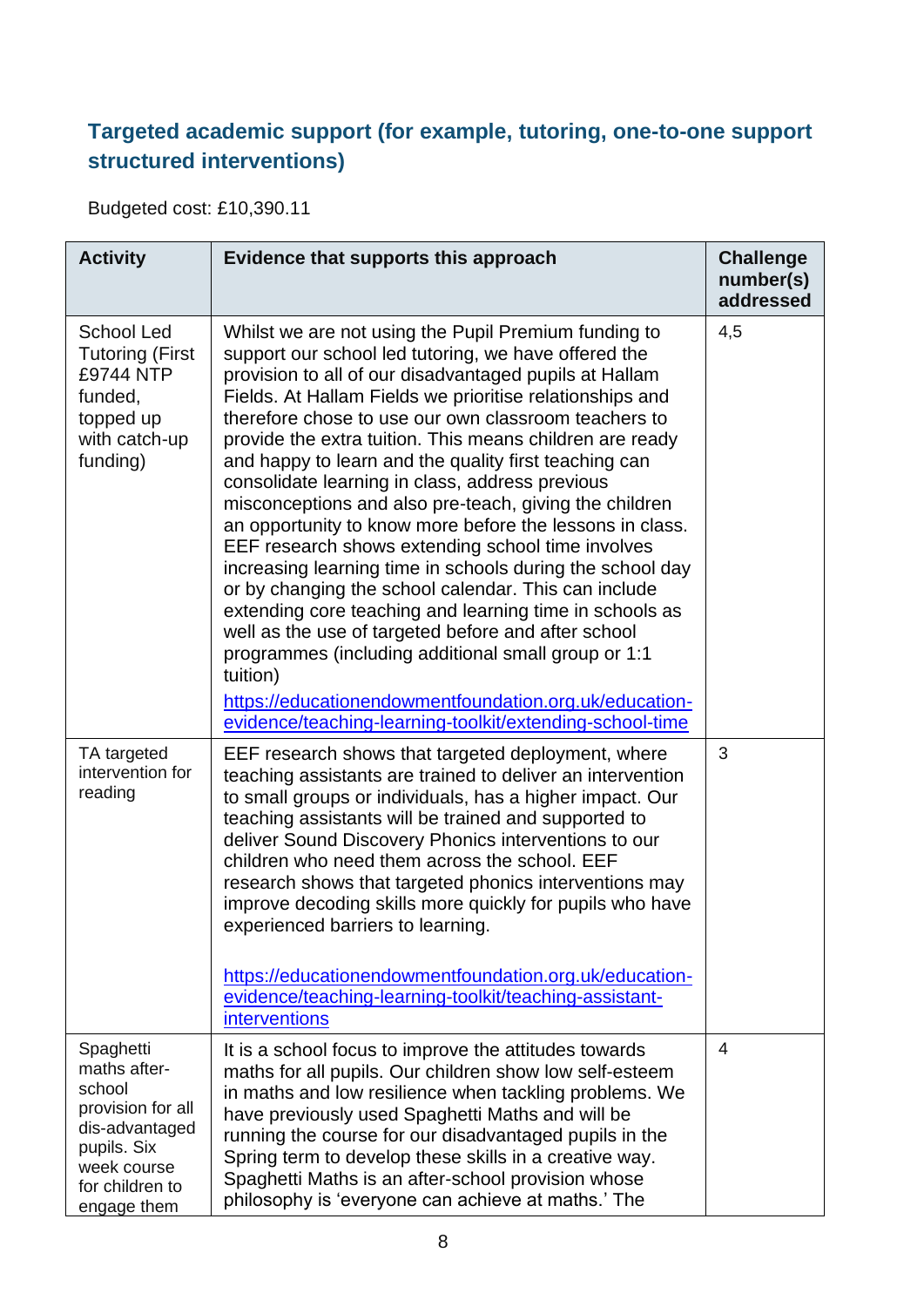| with maths and<br>promote<br>enjoyment in<br>maths.                                                                                                                                                                                                   | clubs are based on the work promoted by Professor Jo<br>Boaler of Mathematics Education at Stanford<br>University. She has shown that if we believe we can do<br>maths, it can actually change the mathematical working<br>of our brain.                                                                                                                                                                                                                                                                                                                                                                                                                                                                                                                                                                                                                                                                                                                                                                                                                                                                                                                                                                                                                                                                                                                                                                                                                    |       |
|-------------------------------------------------------------------------------------------------------------------------------------------------------------------------------------------------------------------------------------------------------|-------------------------------------------------------------------------------------------------------------------------------------------------------------------------------------------------------------------------------------------------------------------------------------------------------------------------------------------------------------------------------------------------------------------------------------------------------------------------------------------------------------------------------------------------------------------------------------------------------------------------------------------------------------------------------------------------------------------------------------------------------------------------------------------------------------------------------------------------------------------------------------------------------------------------------------------------------------------------------------------------------------------------------------------------------------------------------------------------------------------------------------------------------------------------------------------------------------------------------------------------------------------------------------------------------------------------------------------------------------------------------------------------------------------------------------------------------------|-------|
| Purchase web-<br>based<br>programs to be<br>used in school<br>and at home to<br>support<br>learning and<br>engage parents<br>with the<br>teaching and<br>learning in<br>school.<br><b>TTRS</b><br>Seesaw<br>$\bullet$<br>Dynamo<br>$\bullet$<br>maths | We promote parental engagement in our children's<br>learning using different web-based programmes,<br>especially since the pandemic. EEF evidence shows that<br>parental engagement, which includes teachers and<br>schools involving parents in supporting their children's<br>academic learning, has the highest impact with low<br>attaining pupils.<br>https://educationendowmentfoundation.org.uk/education-<br>evidence/teaching-learning-toolkit/parental-engagement<br>Seesaw was established during COVID-19 but has been<br>sustained as an effective way of communicating directly<br>with parents and sharing the children's learning and<br>targets.<br>ICT is identified by the Sutton Trust toolkit of strategies<br>as having moderate impact for high cost - however, over<br>the last two academic years our children have had to<br>engage more in these ways of learning and parents have<br>had to be more involved.<br>Our children have shown that they are motivated by<br>technology and have been able to apply their knowledge<br>and skills effectively and challenge themselves by<br>competing against others through the programmes. In<br>addition, the soundcheck on TTRS is almost identical to<br>the year 4 Multiplication Tables Check that is statutory in<br>2022. Regular use of all aspects of TTRS prepares<br>children for answering at speed as well as challenging<br>them to apply associated division facts. | 3,4,5 |

### **Wider strategies (for example, related to attendance, behaviour, wellbeing)**

Budgeted cost: *£57,369*

| <b>Activity</b>                                                                                   | Evidence that supports this approach                                                                                                                                                                                                                                                                                                                                                                 | <b>Chall</b><br>enge<br>numb<br>er(s)<br>addre<br>ssed |
|---------------------------------------------------------------------------------------------------|------------------------------------------------------------------------------------------------------------------------------------------------------------------------------------------------------------------------------------------------------------------------------------------------------------------------------------------------------------------------------------------------------|--------------------------------------------------------|
| <b>Forest Schools</b><br>provision<br>weekly for<br>every child in<br>the school led<br>by Forest | The social and emotional needs of our children have increased<br>since the beginning of Covid-19 and this has been recognised<br>Nationally. Our children have also had limited experiences over<br>the last two years and this, for us, is important for both their well-<br>being and their learning. The Forest Schools sessions<br>are nature-based opportunities where our trained practitioner |                                                        |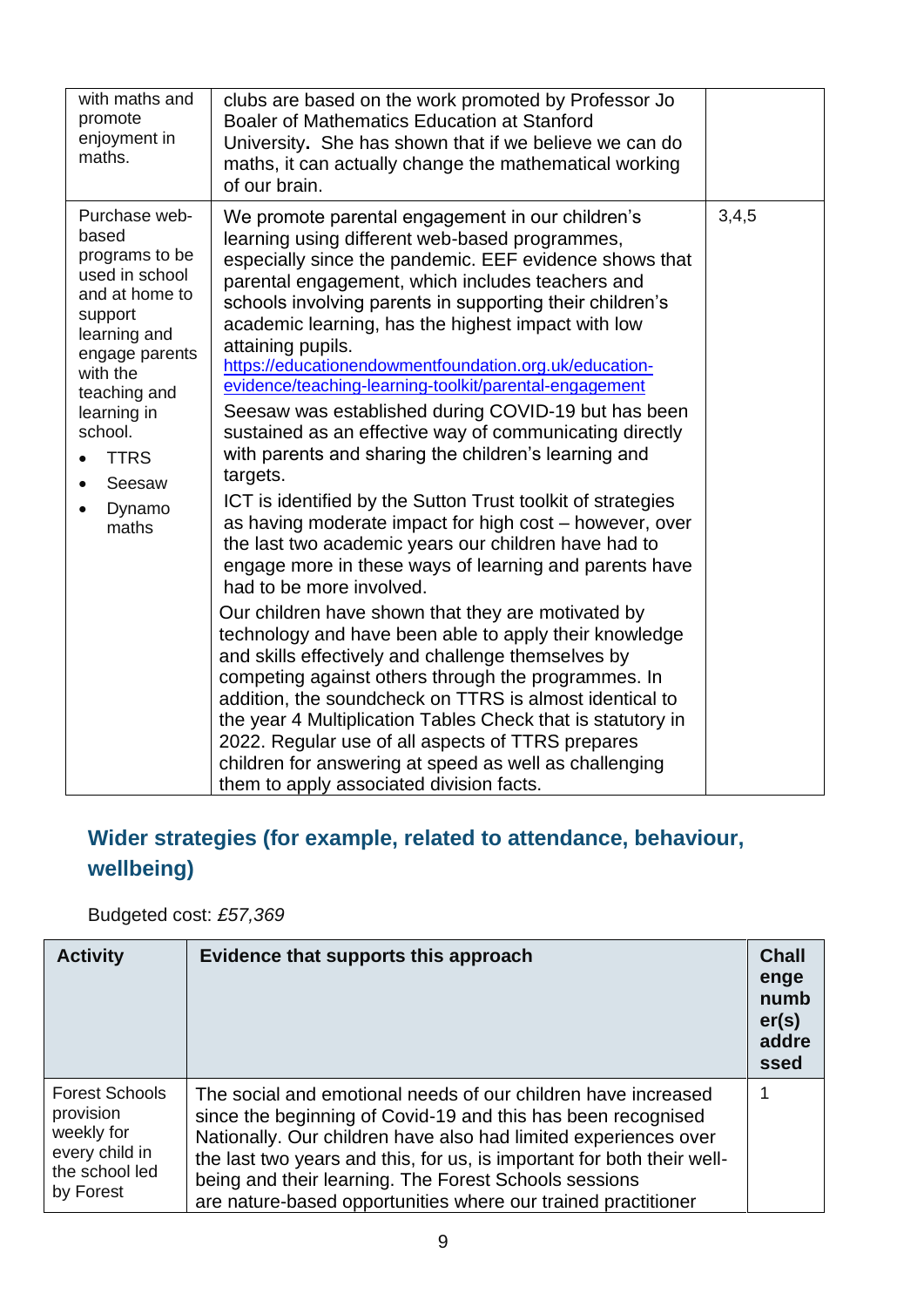| Schools<br>qualified<br>practitioner.<br><b>Thrive</b><br>practitioner<br>Thrive worker<br>to support<br>children who<br>are having<br>difficulty<br>accessing<br>learning<br>through<br>disregulation,<br>using the<br>Thrive<br>approach to<br>support their<br>management<br>of their own<br>behaviour.<br>Thrive 1:1<br>sessions will<br>target our<br>disadvantaged<br>pupils. | nurtures learner-led exploration and discovery, nurturing<br>meaningful experiences for positive lifelong impacts. The children<br>will be accompanied by their class teacher to build and develop<br>relationships, share new experiences and allow teachers to build<br>on these in the classroom.<br>Ofsted research (2019) places emphasis on improving cultural<br>capital, particularly for disadvantaged pupils. Our Forest Schools<br>opportunities are a part of the culturally enriched curriculum that<br>we make available to all of our children at Hallam Fields.<br>https://assets.publishing.service.gov.uk/government/uploads/syst<br>em/uploads/attachment_data/file/772056/School_inspection_upd<br>ate - January 2019 Special Edition 180119.pdf<br>The NfER identify in their 'Supporting the attainment of<br>disadvantaged pupils' research from 2015 that the most basic<br>Pupil Premium provision should 'support pupils' social/emotional<br>needs alongside teaching and learning strategies'. Spending time<br>in the natural environment is a renewed priority to support<br>children's wellbeing and mental health.<br>https://www.forestresearch.gov.uk/documents/805/fr0112forestsc<br>hoolsreport.pdf Page 15<br>Thrive offers a systematic approach to identifying children's<br>social and emotional development needs. Thrive happens in<br>every class across school to enable the healthy development of<br>the children's emotional well-being, as well as 1:1 to address<br>children's gaps in development. The EEF identify that Social and<br>Emotional Learning interventions, which target social and<br>emotional learning, seek to improve pupil's interaction with<br>others and self management of emotions, rather than focusing<br>directly on the academic or cognitive elements of learning. SEL<br>interventions might focus on the ways in which students work<br>with (and alongside) their peers, teachers, family and<br>community. These include : specialised programmes which are<br>targeted at students with particular social or emotional needs.<br>https://educationendowmentfoundation.org.uk/education-<br>evidence/teaching-learning-toolkit/social-and-emotional-learning<br>https://educationendowmentfoundation.org.uk/public/files/Publications/<br>Covid-<br>19 Resources/The EEF guide to supporting school planning -<br>A_tiered_approach_to_2020-21.pdf Page 19 | 1 |
|-------------------------------------------------------------------------------------------------------------------------------------------------------------------------------------------------------------------------------------------------------------------------------------------------------------------------------------------------------------------------------------|-----------------------------------------------------------------------------------------------------------------------------------------------------------------------------------------------------------------------------------------------------------------------------------------------------------------------------------------------------------------------------------------------------------------------------------------------------------------------------------------------------------------------------------------------------------------------------------------------------------------------------------------------------------------------------------------------------------------------------------------------------------------------------------------------------------------------------------------------------------------------------------------------------------------------------------------------------------------------------------------------------------------------------------------------------------------------------------------------------------------------------------------------------------------------------------------------------------------------------------------------------------------------------------------------------------------------------------------------------------------------------------------------------------------------------------------------------------------------------------------------------------------------------------------------------------------------------------------------------------------------------------------------------------------------------------------------------------------------------------------------------------------------------------------------------------------------------------------------------------------------------------------------------------------------------------------------------------------------------------------------------------------------------------------------------------------------------------------------------------------------------------------------------------------------------------------------------------------------------------------------------------------------------------------------------------------------------------------------------------------------------------------------------------------------------------------------|---|
| $PGL -$<br>Disadvantaged<br>pupils will<br>receive support<br>to enable them<br>to attend the<br>residential<br>experience in<br>year 6                                                                                                                                                                                                                                             | The education and wellbeing of many of our disadvantaged<br>pupils have been impacted by partial school closures to a<br>greater extent than for other pupils. These findings are<br>supported by National studies. By supporting our disadvantaged<br>pupils in this way, we can ensure that they receive the same<br>cultural experiences as their peers.<br>Adventure education usually involves collaborative learning<br>experiences with a high level of physical (and often emotional)                                                                                                                                                                                                                                                                                                                                                                                                                                                                                                                                                                                                                                                                                                                                                                                                                                                                                                                                                                                                                                                                                                                                                                                                                                                                                                                                                                                                                                                                                                                                                                                                                                                                                                                                                                                                                                                                                                                                                 | 1 |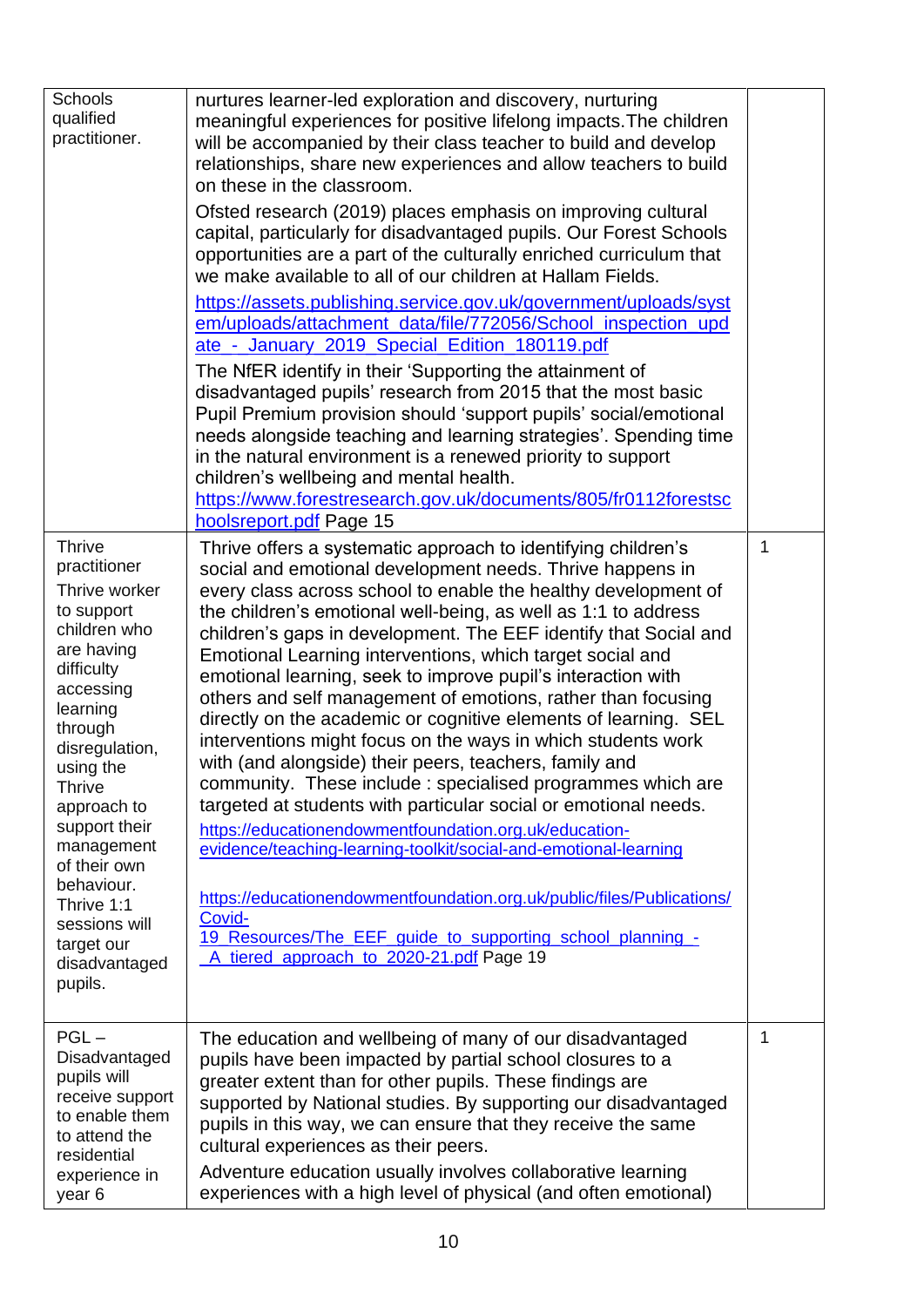|                                                                                                                                                                                           | challenge. Practical problem-solving, explicit reflection and<br>discussion of thinking and emotion may also be involved (EEF).                                                                                                                                                                                                                                                                                                                                                                                                                                                                                                                                                                                                                                                                           |                |
|-------------------------------------------------------------------------------------------------------------------------------------------------------------------------------------------|-----------------------------------------------------------------------------------------------------------------------------------------------------------------------------------------------------------------------------------------------------------------------------------------------------------------------------------------------------------------------------------------------------------------------------------------------------------------------------------------------------------------------------------------------------------------------------------------------------------------------------------------------------------------------------------------------------------------------------------------------------------------------------------------------------------|----------------|
| Outdoor safe<br>space for 1:1<br>Thrive, small<br>group work<br>with<br>disadvantaged<br>pupils and<br>children<br>needing<br>support and<br>space to<br>regulate.                        | In order to develop our already culturally enriched environment,<br>we will be developing an outdoor space to provide a valuable<br>environment for social and emotional intervention as well as a<br>safe space for our children.<br>Sanchex (2018) identifies safe spaces as designated areas<br>where children can choose to go to calm down, take time to<br>process, or just be alone but are seen as positive behaviour<br>choices if they move themselves to the safe spaces. Safe<br>spaces give children a much needed outlet from a busy<br>classroom which demands high expectations throughout the<br>day. "All students should know that safe spaces are available to<br>them," she adds. "It's not just for some."<br>https://researchschool.org.uk/billesley/news/we-all-need-a-safe-space | 1              |
| Attendance<br>officer to<br>address drop<br>in pupil<br>premium<br>attendance<br>and late<br>arrivals to<br>school so<br>children are<br>not missing out<br>on learning<br>unnecessarily. | In order to support our disadvantaged pupils with all of the social,<br>emotional and academic development that they need and<br>deserve we must first address attendance. Our children need to<br>have those consistent, reliable relationships in order to thrive and<br>we value these relationships with our parents too. Our attendance<br>officer works with parents to support as well as following<br>procedures if attendance is a concern.<br>The NfER briefing for school leaders identifies addressing<br>attendance as a key step.                                                                                                                                                                                                                                                           | $\overline{2}$ |

#### **Total budgeted cost: £**106,226.11

Part B: Review of outcomes in the previous academic year

#### **Pupil premium strategy outcomes**

This details the impact that our pupil premium activity had on pupils in the 2020 to 2021 academic year.

Due to COVID-19, performance measures have not been published for 2020 to 2021, and 2020 to 2021 results will not be used to hold schools to account. Internal data identified that Maths had been most impacted by the partial school lockdowns so on full opening the maths curriculum was changed to target place value and four operations teaching and learning to prepare children for the next academic year. Staff carefully monitored the home learning of our disadvantaged pupils and assessed their gaps on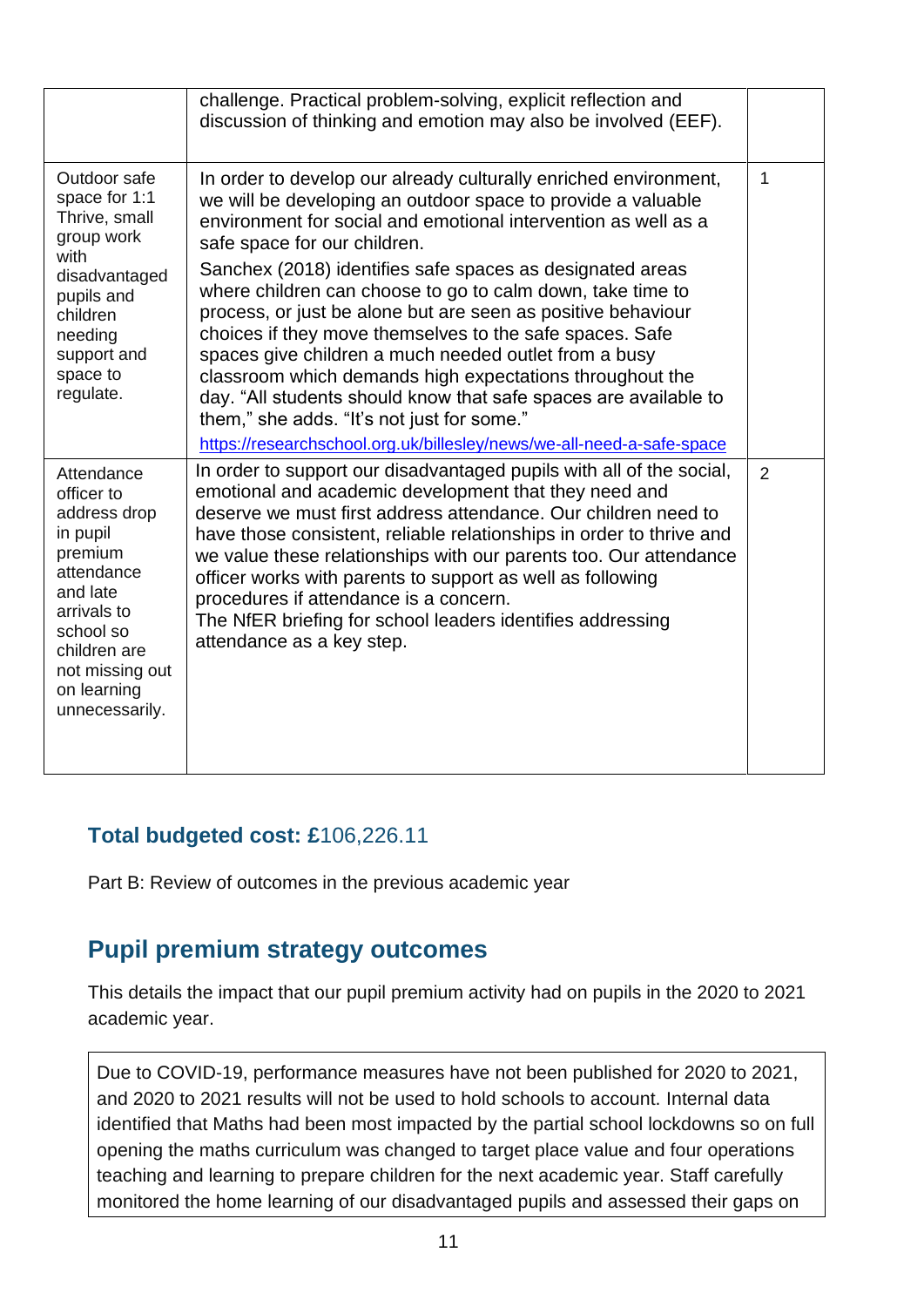return to school. One of the biggest impacts of COVID on our disadvantaged pupils has been on their social and emotional wellbeing, as supported by National data. All core subjects were therefore included in the three year plan moving forward and social and emotional wellbeing is a priority area.

Attendance for our disadvantaged pupils surpassed non-disadvantaged pupil last year at 96.74%, prior to partial lockdowns once again being enforced. The attendance officer worked closely with parents to build relationships and resolve issues families were experiencing around attendance. Following these partial lockdowns attendance and punctuality have become an area for improvement once again. This has therefore impacted the new three year plan.

### **Externally provided programmes**

*Please include the names of any non-DfE programmes that you purchased in the previous academic year. This will help the Department for Education identify which ones are popular in England*

| <b>Programme</b>              | <b>Provider</b>         |
|-------------------------------|-------------------------|
| <b>Times Tables Rockstars</b> | <b>Maths Circle Ltd</b> |
| <b>Accelerated Reader</b>     | Renaissance Learning    |
| Seesaw                        | Seesaw Learning Inc     |
| Dynamo Maths                  | Jellyjames Publishing   |

### **Service pupil premium funding (optional)**

*For schools that receive this funding, you may wish to provide the following information:* 

| <b>Measure</b>                                                                    | <b>Details</b>                                                                                                                                                                                                                                                                                                                     |
|-----------------------------------------------------------------------------------|------------------------------------------------------------------------------------------------------------------------------------------------------------------------------------------------------------------------------------------------------------------------------------------------------------------------------------|
| How did you spend your service pupil<br>premium allocation last academic year?    | We had 1 child receiving Service Pupil<br>Premium last year and this was used to<br>pay for an annual magazine<br>subscription, PGL style activities day at<br>the end of the year, Thrive training and<br>resources for in class sessions and<br>Recovery Curriculum resources to<br>support return to school following<br>COVID. |
| What was the impact of that spending on<br>service pupil premium eligible pupils? | Our child eligible for SPP last year<br>benefitted through social and emotional<br>support being in place in their own<br>classroom at a time when it was most<br>needed. The magazines were a                                                                                                                                     |